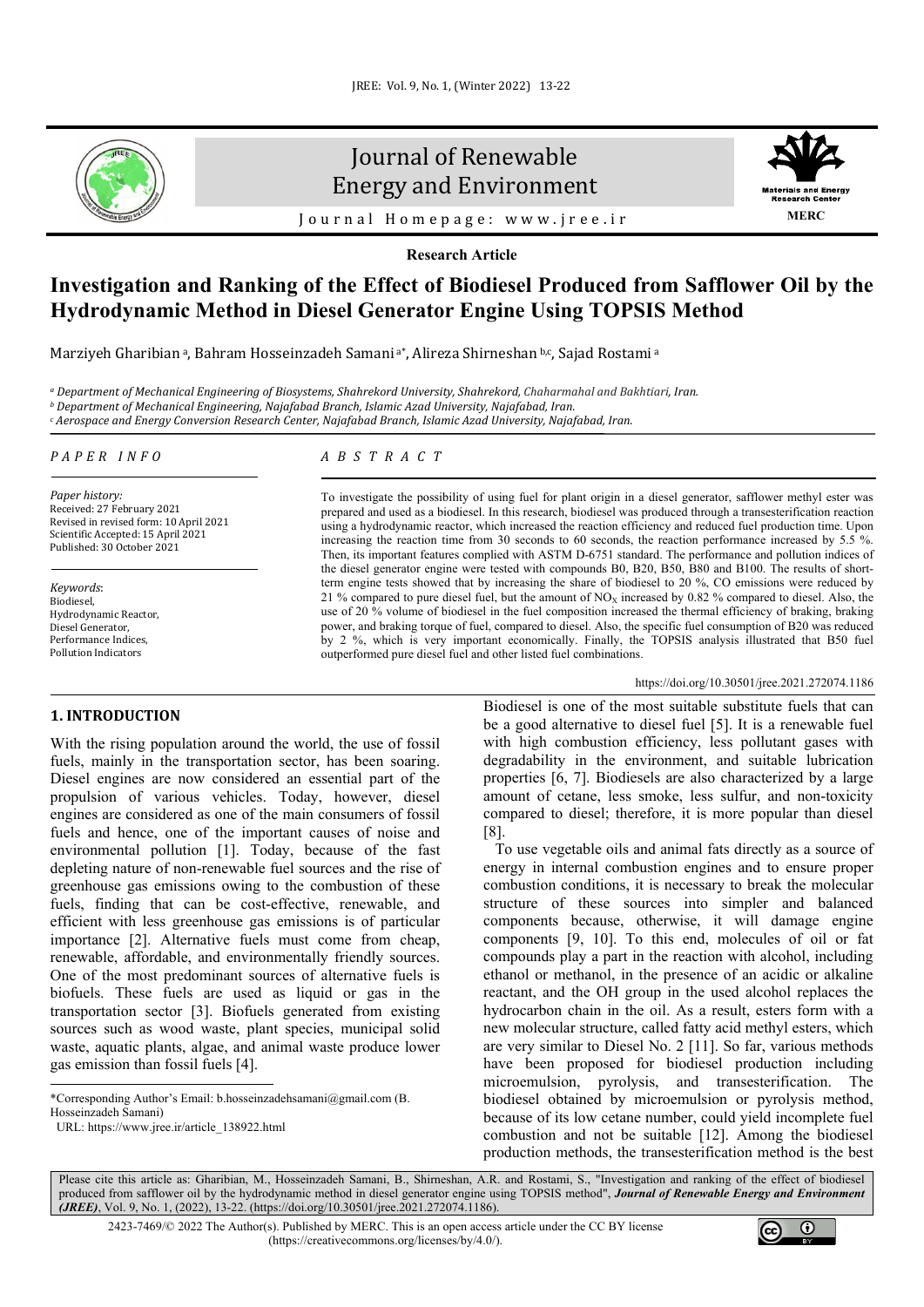common method and it aims to reduce oil viscosity when triglyceride and alcohol react with each other [13]. In biodiesel production, with the help of conventional reactors, such problems as long production time, high production cost, low production efficiency, etc. need to be addressed in the design and construction of biodiesel production systems to make biodiesel fuel production more efficient and economical. In recent years, many types of research have been conducted on the development of various technologies for intensifying biodiesel production in order to eliminate or reduce some of the problems related to biodiesel production using conventional methods. These technologies include new reactors or a combination of reactors that intensify reactions such as turbulence, heat transfer, and mass transfer between two liquid phases in the biodiesel production process [14]. The use of hydrodynamic cavitation is one of these new technologies that has received much attention in recent years [15]. Biodiesel production with the assistance of hydrodynamic technology is a method with high potential on an industrial scale which is easier to develop than other methods [16]. The use of hydrodynamic cavitation has good energy efficiency and shortens the reaction time by consuming less energy than conventional mechanical methods. In this method, energy equivalent to half of the mechanical method is required which is a combination of two reaction phases using variable pressure. Cavitation is generated by fluid flow under controlled conditions through simple geometries such as venturi tubes and perforated plates. Given that the pressure of the fluid approaches the vapor pressure, large cavities form in the fluid, which subsequently fluctuate, causing the pressure and temperature to rise. As a result, immiscible liquids mix better and the transesterification process is enhanced [17]. In a study on biodiesel production from safflower seed oil by potassium hydroxide catalyst, Hosseinzadeh et al. (2013) reported that upon using hydrodynamic cavitation, biodiesel was obtained in optimum conditions [15].

 The sharpest contrast between biodiesel and diesel compounds is their oxygen content. The oxygen content of diesel is zero, whereas biodiesel contains 10 to 12 % weight of oxygen, which reduces the emission of pollutants such as Particulate Matter (PM), Unburned Hydro-Carbons (UHC), and Carbon Monoxide (CO). Also, a high biodiesel cetane number can help shorten the ignition delay in a diesel engine [18]. Biodiesel is a long-chain fatty acid methyl or ethyl ester that is produced from biosources such as oils or fats from animals and vegetables and can be used instead of diesel in compression combustion engines without the need for major modifications [19].

 In a study, El Morsi et al. (2019) examined biodiesel produced from a combination of kitchen waste oils, jatropha, palm, and algae using a transesterification process in singlecylinder diesel engines at 10 and 20 % by volume. The results showed that CO, CO2, HC, and smoke emissions were lower for B10 and B20 than diesel, but  $NO<sub>x</sub>$  increased slightly for all Bx's compared to diesel [20]. Nedayali and Shirneshan (2016) evaluated the effect of mixtures of biodiesel and diesel on engine performance characteristics (braking power, braking torque, braking thermal efficiency, and BSFC) in a diesel-electric motor. The results of this study exhibited an increase in braking power, braking torque, braking thermal efficiency, and a decrease in BSFC at higher engine loads for all fuel mixtures [21].

 Safflower plant, scientifically called (*Carthamus Tinctorius L*), is an annual herbaceous plant whose flowers are yellow to red depending on the type of plant and each has 20 to 100 flowers and each produces a seed. The presence of wild species scattered throughout the country shows the good adaptation of this plant to the climatic conditions of Iran. Relative tolerance to soil salinity and air dryness, low moisture requirement, and high-quality oil are the noticeable features of safflower. In general, safflower seeds, depending on their genotype, contain 25 to 45 % oil, of which more than 90 % of fatty acids are unsaturated such as linoleic and oleic acid. Safflower with strong and long roots can absorb and consume water from the depths of the earth, and the prickly leaves and thorny organs create the least evaporation in the plant [22].

 In the present study, safflower seed, which is native to Iran, was used for biodiesel production due to the mentioned advantages. Hydrodynamic cavitation reactors require less energy, lower sensitivity, lower production cost, and lower temperature than conventional reactors used to convert oil to biodiesel in the transesterification process [23, 24]. In short, much research has been done to investigate the emission and performance parameters of the engine with biodiesel fuel, but almost no research has been done to investigate the parameters of the engine with biodiesel from safflower oil using the hydrodynamic cavitation reactor. In this study, biodiesel was produced continuously using safflower oil and hydrodynamic cavitation reactor, and considering its various mixtures with diesel No. 2 common in Iran in the diesel generator engine, it was used to evaluate the engine performance indicators such as braking power, braking torque, BSFC, braking thermal efficiency, and exhaust gas temperature and engine pollution indicators, e.g., nitrogen oxides and carbon monoxide emissions, and the results were compared with pure diesel fuel.

#### **2. EXPERIMENTAL**

#### **2.1. Raw materials and detectors**

In the present study, the transesterification method was used. The required oil for biodiesel production was obtained from safflower seeds. The alcohol used was high purity methanol (99 %) and the catalyst used in the biodiesel production process was potassium hydroxide (KOH- 99.8 %). n-Hexane (96 %) and phenolphthalein (98 %) were also used as solvent aid and detector, respectively.

## **2.2. Extraction and preparation of oil**

Safflower seeds were placed in an oven at 65 °C for 24 hours until their moisture content reached about 7 %. The grains were then ground using a laboratory mill. Soxhlet apparatus and normal hexane solution were employed to extract the oil. For this purpose, in 5 steps, oil was extracted each time a certain amount of ground grains (100 g) was placed in the Soxhlet machine and by controlling the solvent temperature, residence time, and solvent volume. Finally, the obtained oil was passed through a filter to remove solid particles [25]. Finally, 140 grams of oil was obtained, which showed a return of 28 % of oil.

## **2.3. Determining the acidity of safflower oil**

Since fatty acids are weak acids, it is necessary to use strong alkalis such as potassium hydroxide to titrate them. If the percentage of free fatty acids is higher than 0.5 %, the ester exchange method cannot be used directly and a pre-refining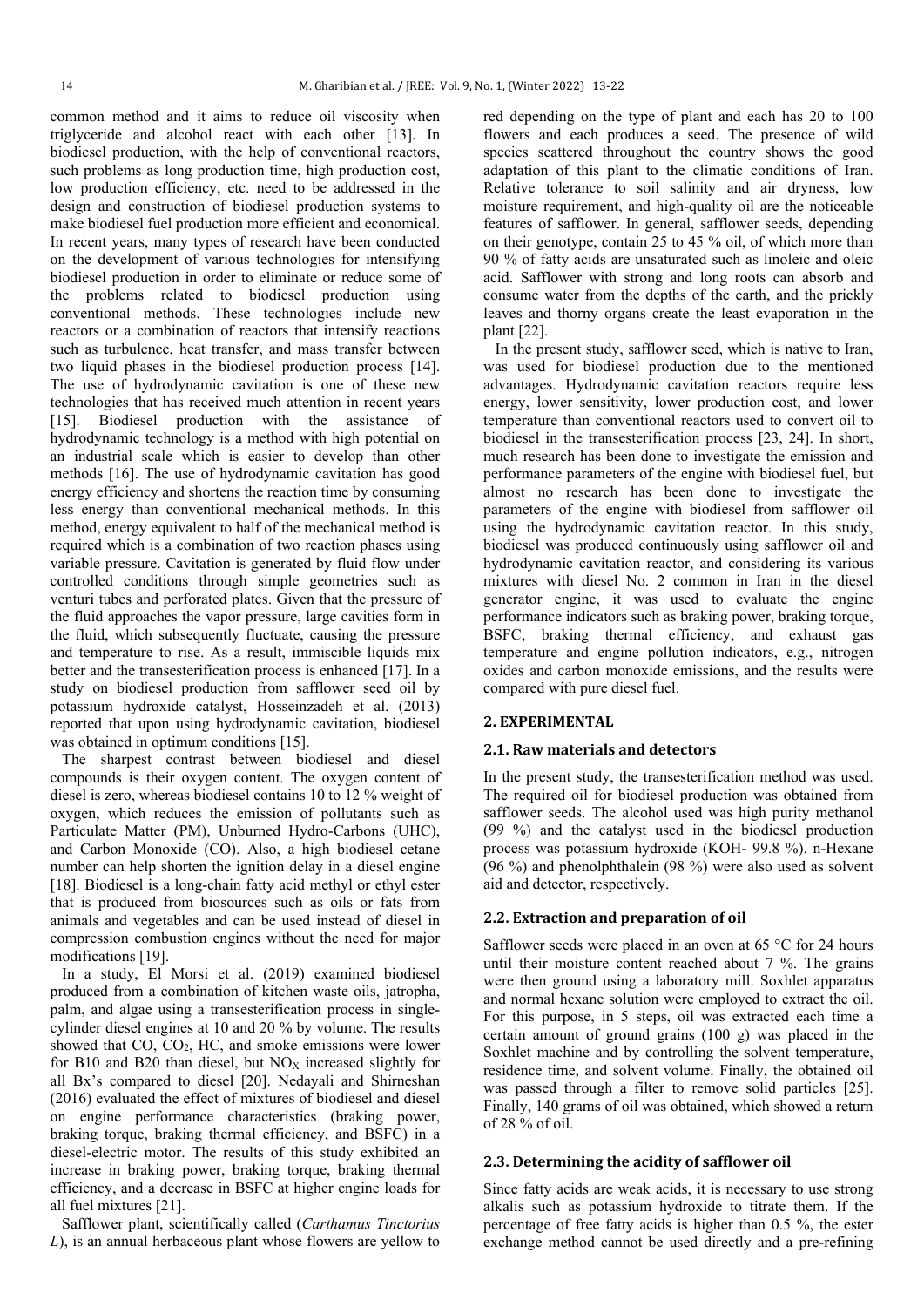step must be performed, which is the esterification step. To assess the acidity of the sample, 20 g of the oil tested in Erlenmeyer was weighed as 300 ml and then, 50 ml of solvent was added and stirred until the oil sample was completely dissolved. 2 ml of phenolphthalein was added and titrated with 0.1 mol/l potassium hydroxide until it turned a solid constant pink color. The solution was shaken vigorously during titration so that the pink color lasted for 30 seconds. Formulas (1) and (2) were employed to calculate the acid number and percentage of free fatty acids, respectively.

$$
Acid number = \frac{PC \times NP \times 56.1}{W}
$$
 (1)

Percentage of free fatty acids = 
$$
\frac{PC \times NP \times 28.2}{W}
$$
 (2)

where PC is the average of potassium consumed (ml), NP is the normality of the potassium solution (mol/L), and W is the weight of the oil. For transesterification testing, the oil acidity must be greater than 3 %.

## **2.4. Characteristics of biodiesel fatty acids produced from safflower**

The characteristics of biodiesel are undeniably affected by the type of fatty acids. Recognition of these characteristics is very effective in determining the characteristics of biodiesel fuels [26]. Biodiesel is composed of some fatty acid monoesters, and the presence of the weight percentage of each one of them in biodiesel fuel affects its thermophysical properties. In other words, the properties of biodiesel fuel depend on the monoesters of its constituent fatty acids, the most important of which are the esters of palmitic, stearic, oleic, and linoleic fatty acids that directly affect the combustion process and engine performance [27]. Short-chain saturated fatty acids such as stearic and palmitic have a greater effect on engine power output, and long-chain unsaturated fatty acids such as oleic and linoleic have less significant effect on engine power. Therefore, biodiesel fuel from the oils with more saturated and less unsaturated fatty acids can increase power production by the engine [28]. Safflower oil is a good source for biodiesel owing to its high fatty acids. Some physical and chemical characteristics of safflower oil are shown in Table 1 [22].

**Table 1.** Physical and chemical characteristics of safflower oil

| <b>Properties</b>       | <b>Normal limits</b> | Unit               |
|-------------------------|----------------------|--------------------|
| Viscosity at 40 °C      | 28.3                 | mm <sup>2</sup> /s |
| Density at 15 °C        | 0.92                 | kg/m <sup>3</sup>  |
| Flash point             | 226                  | $\circ$ C          |
| Acid number             | $0.4 - 10$           | mg KOH/g Oil       |
| Base number             | 186-194              |                    |
| Ionic number            | 130-150              |                    |
| Percentage of non-soapy | $0.3 - 1.3$          | $(wt\% )$          |
| ingredients             |                      |                    |
| C18: 2 (Linoleic acid)  | 71-75                | $(wt\% )$          |
| C18: 1 (Oleic acid)     | $16 - 20$            | $(wt\,\%)$         |
| C16: 0 (Palmitic acid)  | $6 - 8$              | $(wt \%)$          |
| C18: 0 (Stearic acid)   | $2 - 3$              | $(wt \%)$          |

#### **2.5. Hydrodynamic cavitation setup**

The laboratory system required in this study was designed such that KOH and methanol would be first mixed with a magnetic stirrer model MR3001 made by the German company Heidolph and combined with safflower oil. The resulting solution was then injected into the hydrodynamic cavitation reactor by the Hydolf 5206 peristaltic pump. The reactor used in this study consisted of a transparent polycarbonate stator to observe the process, a stainless-steel perforated rotor to produce bubbles, and an electric motor to generate propulsion. The specifications of the reactor components are given in Table 2.

| Parameter                             | Value |
|---------------------------------------|-------|
| Rotor length (m)                      | 0.08  |
| Rotor density $(g/l)$                 | 905   |
| Rotor diameter (m)                    | 0.09  |
| Number of holes                       | 40    |
| Stator diameter (m)                   | 0.097 |
| Electric-motor power (W)              | 75    |
| Hole diameter (m)                     | 0.004 |
| Stator length (m)                     | 0.09  |
| Electric-motor rotational speed (rpm) | 3200  |

**Table 2.** Characteristics of the hydrodynamic reactor

## **2.6. Transesterification**

To increase the reaction rate, the catalyst molecules must be homogeneously available to the oil and methyl hydrate molecules. For this reason, to increase the solubility of the catalyst used, potassium hydroxide and methanol were first combined with a magnetic stirrer and then, introduced into the methanol reservoir. Simply put, the catalyst and methanol were prepared before the transesterification reaction. In the next step, the desired solution is transferred into the chamber along with safflower oil. In this case, the combined solution rotates between the rotor and the stator using centrifugal force, and the rotation speed of the rotor ranges between 1000 and 3000 rpm. The holes in the rotor cause a sudden decrease in pressure, yielding a hole in the solution. As a result, at lower temperatures, the mass transfer between safflower oil and methanol increases. Following the completion of the transesterification reaction, methyl ester (biodiesel), glycerin, and some excess alcohols were the reaction products.

 The glycerin phase was denser than the biodiesel phase and precipitated after a while. After precipitating glycerol, this phase was separated using a separating funnel [29]. The reason for choosing this method is its simplicity and low cost. After the settling step, the resulting biodiesel was washed 3 times with water containing 1 % by volume of phosphoric acid (H3PO4) to remove excess products such as glycerol, catalyst, and soap formed. Transparency of laundry wastewater remains a good measure of the completion of the work. Finally, after biodiesel purification, vacuum distillation was used to dry it [30]. The production steps of biodiesel using the hydrodynamic reactor are shown in Figure 1.



**Figure 1.** Schematic diagram of the hydrodynamic device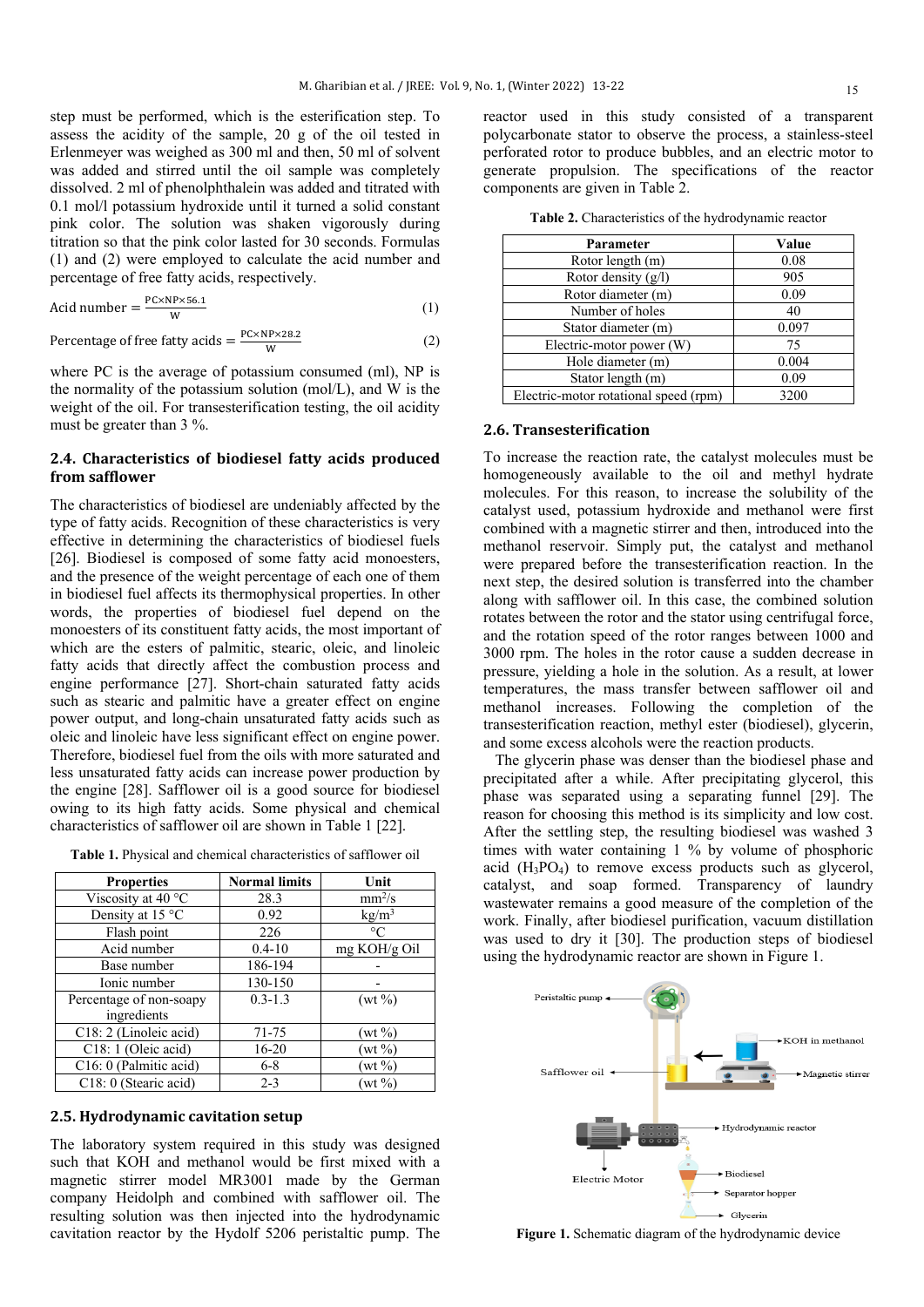## **2.7. Calculation of methyl ester conversion and biodiesel performance**

The weight of the biodiesel phase of each sample was measured after separation using a digital scale. Then, the exact amount of fatty acid esters was determined using gas chromatography (Claus 580 GC model, Perkin Elmer Co, USA) according to ASTM D6751 standard. Equation (3) was used to calculate the FAME performance [31, 32].

$$
\text{FAME } \% = \frac{\sum A - A_{IS}}{A_{IS}} \times \frac{M_{IS}}{M} \times 100 \tag{3}
$$

where  $\sum A$  = The sum of the levels below the peaks; ( $\mu$ V×sec),  $A_{IS}$  = The sub-peak level corresponding to the internal standard;  $(\mu V \times sec)$ ,  $C_{IS}$  = Internal standard solution concentration; (mg/ml),  $V_{IS}=$  Volume of use of internal standard solution; (ml) and M = Biodiesel weight for decomposition in GC (mg).

## **2.8. Diesel engine generator**

The diesel generator engine used in this research consists of two parts: the engine and the generator. The engine part includes a 4-stroke, 12-cylinder, and direct injection engine equipped with a supercharger. This engine is a model (3412C TA) with a maximum engine power of 537 kW at 1800 rpm. The generator part is made by Caterpillar Company, which is connected to the central processor that can display the amount of output voltage, power, and motor speed on the control panel by processing data. The specifications of the diesel generator engine listed in Table 3 are shown.

**Table 3.** Specifications of the diesel generator engine

| <b>Engine type</b>       | Diesel power generator<br><b>CAT3412</b> |
|--------------------------|------------------------------------------|
| Cylinder number          | 12                                       |
| Bore (mm)                | 137                                      |
| Stroke (mm)              | 154                                      |
| Cooling system           | Water-cooled                             |
| Rated engine speed (rpm) | 1800                                     |
| Aspiration               | Turbocharged-After cooled                |
| Governor                 | Mechanical                               |
| Compression ratio        | 13:01                                    |
| Starting motor           | 24 V/7 Kw                                |

#### **3. METHOD**

#### **3.1. Methodology**

To assess the performance and pollution of diesel generator engine using biodiesel produced from safflower oil with the help of hydrodynamic cavitation and compare it with conventional diesel fuel, different ratios of biodiesel were combined with diesel as independent variables by volume. These compounds contain 0 %, 20 %, 50 %, 80 % and 100 % biodiesels based on volume, which are called B0, B20, B50, B80 and B100, respectively. Each fuel was tested at full dynamometer load and a constant speed of 1530 rpm and their effects on dependent variables such as engine pollution indices such as  $NO<sub>X</sub>$  and  $CO$  emissions and engine performance indices such as Braking power, braking torque, BSFC, exhaust gas temperature, and braking thermal efficiency were investigated. This experiment was analyzed in a completely randomized design with three replications. The mean comparison test was performed by the LSD method. SPSS software was employed for statistical analysis.

## **3.2. Multi-index decision-making method**

TOPSIS is a multi-criteria decision-making method used to select the best option based on the number of criteria [33].

 The steps to solve the problem using the TOPSIS method are as follows [34]:

Step One: After forming a decision matrix to evaluate the options based on the number of criteria, the dimensionless matrix is formed by Equation (4) using the vector method.

$$
n_{ij} = \frac{r_{ij}}{\sqrt{\sum_{i=1}^{m} r_{ij}^2}}
$$
\n
$$
(4)
$$

Step Two: At this stage of the TOPSIS method, the normal matrix created must be balanced. For this purpose, by using Equations (5) and (6), the weight of each criterion is multiplied in all subsets of that criterion and the weight of the criteria must be determined in advance.

$$
W_i = \frac{r_i}{\sum_{i=1}^{n} r_i} \tag{5}
$$

$$
\sum_{i=1}^{n} W_i = 1 \tag{6}
$$

 V<sup>11</sup> V1j V1n Vij = rij × Wn×<sup>m</sup> = ⋮ ⋮ ⋮ (7) Vm1 Vmj Vmn

Step Three: Positive Ideal Point (PIS) and Negative Ideal Point (NIS) are calculated next. At this step, for each index, a positive ideal and a negative ideal were obtained through Relations  $(8)$  and  $(9)$ , respectively.

$$
\text{PIS} = \{ (\max V_{ij} | j \in J) , (\min V_{ij} | j \in J) | i = 1, 2, ..., 3 \} = \{ V_1^+, V_2^+, ..., V_j^+, ..., V_n^+ \}
$$
\n
$$
\text{(8)}
$$

NIS = {
$$
\{maxV_{ij} | j \in J\}
$$
,  $\{minV_{ij} | j \in J\}$  |  $i = 1, 2, ..., 3\}$  =  $\{V_1^-, V_2^-, ..., V_j^-, ..., V_n^-\}$  (9)

Step Four: At this step, the relative proximity of each option to the ideal solution was calculated. The Euclidean distance of each method from the positive and negative ideals was calculated through Formulas (10) and (11), respectively.

$$
d_{i+} = {\sum j^{n} = 1^{(V_{ij} - V_j^{+})^{2}}}_{0.5}; \quad i = 1, 2, ..., m
$$
 (10)

$$
d_{i-} = {\sum j^{n} = 1}^{\left(V_{ij} - V_{j}^{-}\right)^{2}}\right)^{0.5}; \quad i = 1, 2, ..., m
$$
\n(11)

Step Five: This step is to evaluate the ideal solution. At this point, the relative proximity of each method to the ideal solution was calculated using Equation 12 for this purpose.

$$
C_i = \frac{d_{i-}}{( (d_{i+}) + (d_{i-}))}; \quad 0 \le c_i \le 1; \quad i = 1, 2, ..., m
$$
 (12)

Step Six: Ranking based on the value of  $C_i$  is done between zero and one. The closer this value is to one, the closer the solution is to the ideal answer and the better the solution is.

## **4. RESULTS AND DISCUSSION**

#### **4.1. Characteristics of produced biodiesel**

The biodiesel characteristics of vegetable oils depend significantly on the fatty acid chains in the feed used. For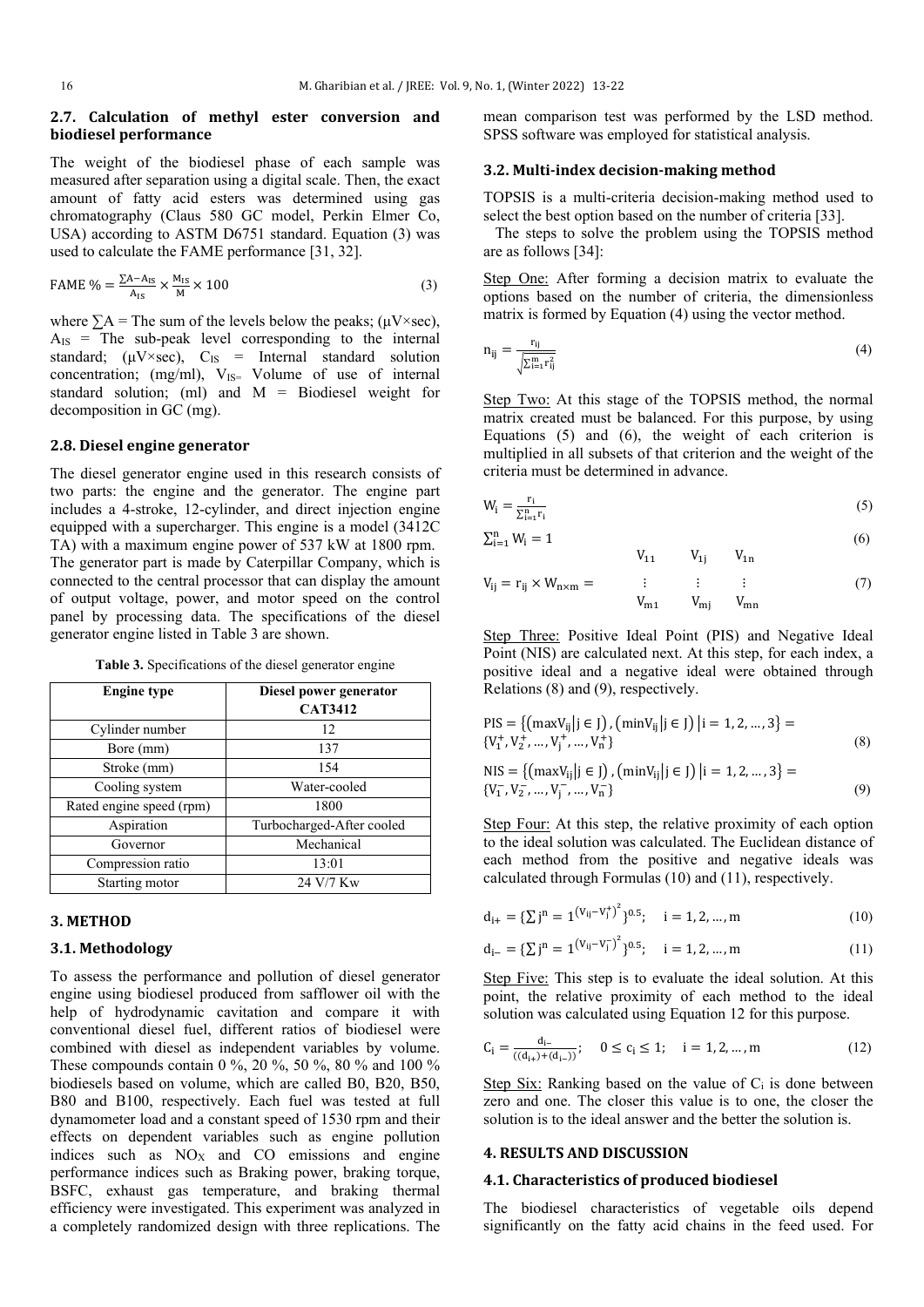methyl ester to be introduced as biodiesel, some of its characteristics must meet reference standards. Some characteristics of biodiesel achieved from SFO sing the hydrodynamic reactor including density, viscosity, acid content, flash point, iodine content, free glycerin, and cetane number according to ASTM standard D6751 were measured and the outcomes were compared with EN 14214 (Table 4). The results indicate that most of the characteristics comply with the ASTM standard.

 In the process of producing biodiesel using a hydrodynamic reactor, the reaction time was increased from 30 seconds to 60 seconds, which led to a 5.5 % increase in the process. As a result, reaction time is a major factor in biodiesel production in this way. Also, the efficiency of methyl ester produced by the mentioned method was higher than the conventional method. The analysis of data showed that by increasing the distance between the stator and the rotor, the amount of solution mixing was reduced, which attenuated the performance of the biodiesel production process. The optimum yield of biodiesel production from safflower oil was 11.89 %, for which the distance between the stator and the rotor was 53.1 cm, reaction time was 63.88 seconds, catalyst concentration was 0.94 %, and the molar ratio of alcohol to oil was 1: 8.36.

| <b>Properties</b>            | Unit               | <b>EN 14214</b> | <b>ASTM D6751</b>        | <b>Methyl ester</b> |
|------------------------------|--------------------|-----------------|--------------------------|---------------------|
| Ester content                | $\%$ (m/m)         | < 96.5          |                          | 95.9                |
| Density at 15 °C             | g/cm <sup>3</sup>  | $0.86 - 0.9$    | $\overline{\phantom{a}}$ | 0.87                |
| Kinematic viscosity at 40 °C | mm/s               | $3.5 - 5.0$     | $1.9 - 6.0$              | 4.52                |
| Iodine number                | g Iodine/100 g oil | < 120           |                          | 117.47              |
| Cetane number                |                    | > 51            | >47                      | 48                  |
| Flash point                  | $\rm ^{\circ}C$    | >101            | > 130                    | 157                 |
| Acid number                  | mgKOH/g            | ${}_{0.5}$      | ${}_{0.5}$               | 0.37                |
| Free glycerin                | $%$ mass           | 0.02            |                          | 0.017               |
| Total glycerin               | $%$ mass           | 0.24            |                          | 0.25                |

**Table 4.** Some physicochemical characterization of biodiesel from SFO

## **4.2. NOX emission**

Figure 2 shows the changes in nitrogen oxides of biodiesel fuel compounds with the coefficient of determination  $(R<sup>2</sup>=0.9575)$  and standard error (SE=6.7954). As shown earlier, the incremental percentage of  $NO<sub>X</sub>$  emissions from B0 is minimal in B20 and maximal in B100. Following an increase in the amount of biodiesel in fuel content, the amount of  $NO<sub>x</sub>$  increases as well. Therefore, the amount of  $NO<sub>x</sub>$  in B100 compared to B0 increases by 14.5 %. Nitrogen Oxide (NO) is obtained by the combustion of hydrocarbons inside the engine combustion chamber. As smoke leaves the engine and communicates with the air, much more oxygen becomes available to NO, allowing for the production of nitrogen dioxide (NO<sub>2</sub>). Therefore, high temperature and oxygen are the two principal factors in the formation of nitrogen oxides [33]. Since biodiesel fuel contains 10-12 % oxygen, it is not available [34] because it increases nitrogen oxides in two ways. First, as the share of biodiesel in the compound increases, the oxygen content of the compound also increases and more oxygen goes into contact with nitrogen, which leads to the production of nitrogen oxides. Second, as the oxygen content of the fuel increases, the ignition temperature decreases and the ignition time delay decreases. Therefore, it produces high temperatures due to combustion, thus providing a good opportunity for oxygen and nitrogen to react and produce nitrogen monoxide (NO) [35]. Most researchers have found that using biodiesel and diesel simultaneously increases  $NO<sub>x</sub>$  due to the presence of much more oxygen in biodiesel than diesel [18, 36]. Hassanian et al. (2005) reported the same results for the effect of biodiesel percentage on NOx emission [37].

## **4.3. Carbon monoxide emissions (CO)**

Figure 3 indicates the emission of CO pollutants from different percentages of biodiesel with a determination

coefficient ( $R^2$ =0.8571) and a standard error (SE=0.000667). The results illustrated that the emission of CO pollutants in biodiesel fuels was significantly lower than pure diesel. Therefore, the amount of CO emission in B100 fuel compared to B0 fuel was reduced by 45.5 %. CO is a colorless, odorless gas that is dangerous to humans and animals, even at very low concentrations. CO is produced when the amount of oxygen in the combustion of organic matter is low. CO production and the presence of oxygen in an internal combustion engine are inversely related [20, 38]. As a result, less carbon monoxide is produced during combustion. Also, the ratio of carbon to hydrogen in biodiesel is lower than diesel [39, 40]. Therefore, this fact can be another reason for reducing CO emissions. Hosseinzadeh et al. reported the effect of biodiesel produced from safflower oil by ultrasonic waves on a diesel generator engine and reported that following an increase in percentage of biodiesel in fuel mixtures, CO emission decreased [41].



**Figure 2.** The effect of increasing biodiesel on  $NO<sub>X</sub>$  emissions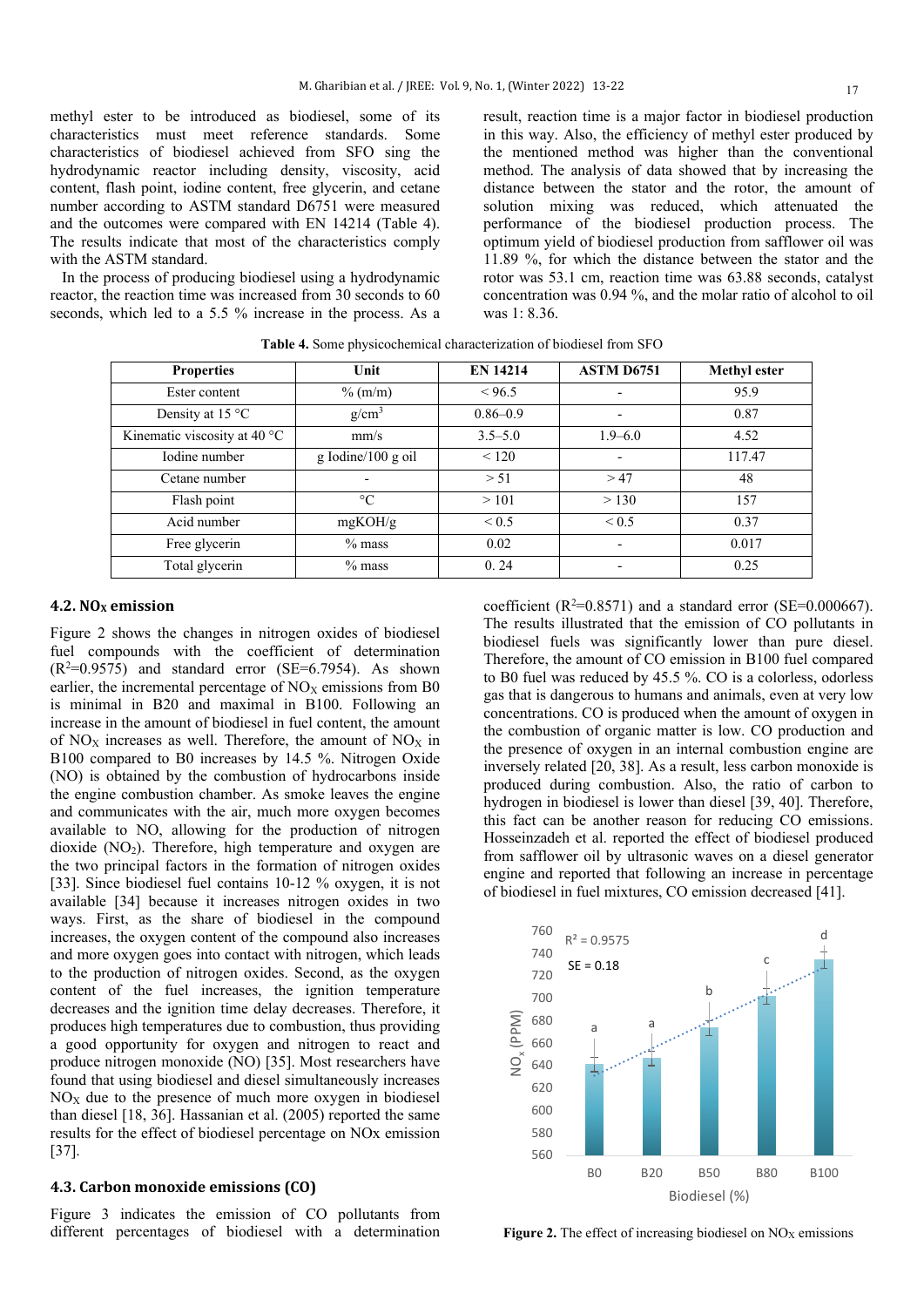

**Figure 3.** The effect of increasing biodiesel on CO emissions

#### **4.4. Brake power**

Figure 4 shows the braking power changes with the increasing value of Bx for different fuel combinations with the determination coefficient  $(R^2=0.8295)$  and standard error (SE=1.105037). Changes in engine braking power relative to different percentages of biodiesel are a quadratic function that is maximum at point B50 and minimum at point B100 (Equation 4). The results illustrated that upon increasing biodiesel content in fuel from B0 to B50, the braking power increased, and with increasing the percentage of biodiesel from B50 to B100, the braking power decreased. The reason for the increase in power in B50 is high fuel consumption and the presence of oxygen content, which causes a more complete combustion [42]. The reason for the decrease in power upon an increase in biodiesel content is the low thermal value of biodiesel [43]. Also, the viscosity of biodiesel is higher than diesel, which leads to incomplete automation of fuel in the combustion chamber and decreases the braking power of the engine [44]. Pure biodiesel at full load compared to pure diesel had a 3.7 % reduction in power owing to a decrease in the fuel thermal value. Murillo et al. reported that at full load, biodiesel power was reduced by 14.4 % compared to diesel fuel. They also concluded that the biodiesel calorific value was 13.5 % lower than diesel [45]. Xue et al. noted in a review study that the use of a low percentage of biodiesel in combination with diesel slightly reduced power and this reduction was not significant for the driver [18].





## **4.5. Brake torque**

Figure 5 illustrates the variation of braking torque with the increasing biodiesel content for different fuel combinations with the coefficient of determination  $(R^2=0.7556)$  and standard error (SE=7.389837). The variation of braking torque to different percentages of biodiesel is a quadratic function which is maximum at point B50 and minimum at point B100 (Equation 5). The results illustrated an increase in braking torque with an increasing index value of Bx to B50 and then, with increasing the percentage of biodiesel, the amount of braking torque decreased. The energy release process for B100 is relatively slow due to its high cetane number, which lowers the pressure peak. The low thermal value of biodiesel also reduces the effective medium pressure. Based on the literature review, as the force applied to the surface of the piston decreased, the torque exerted by this force on the crankshaft is also reduced [46]. Therefore, the engine torque using pure biodiesel is less than pure diesel. In other words, oxygen of biodiesel content in the fuel improved the combustion process and complete combustion. As a result, more energy is released, increasing the average pressure inside the combustion chamber [47], which increases the power and torque produced for B50. Pure biodiesel at full load compared to pure diesel decreased by 5.27 % and B50 showed a 4.34 % increase in torque. Lin et al. reported that the maximum and minimum power and torque differences between diesel and eight types of vegetable oil methyl esters were 1.49 and 0.64, 1.39 and 1.25 percent, respectively. This is owing to high viscosity, high specific fuel consumption, high oxygen content, and high biodiesel ignition [48]. Shirneshan et al. reported in a study that the braking torque increased as the engine load increased because increasing the temperature of combustion led to more complete combustion at higher loads [49].

$$
y = -7.5097X^2 + 36.424X + 589.15\tag{14}
$$



**Figure 5.** Effect of biodiesel content in fuel on the diesel engine output torque

## **4.6. Brake Special Fuel Consumption (BSFC)**

The values of BSFC at full load for different percentages of biodiesel with the coefficient of determination  $(R^2=0.9948)$ and standard error (SE=9.853518) are shown in Figure 6. Changes in brake-specific fuel consumption relative to different percentages of biodiesel are a quadratic function that is minimum at point B20 and maximum at point B100 (Equation 6). As the share of biodiesel in fuel mixtures increases, the specific fuel consumption increases because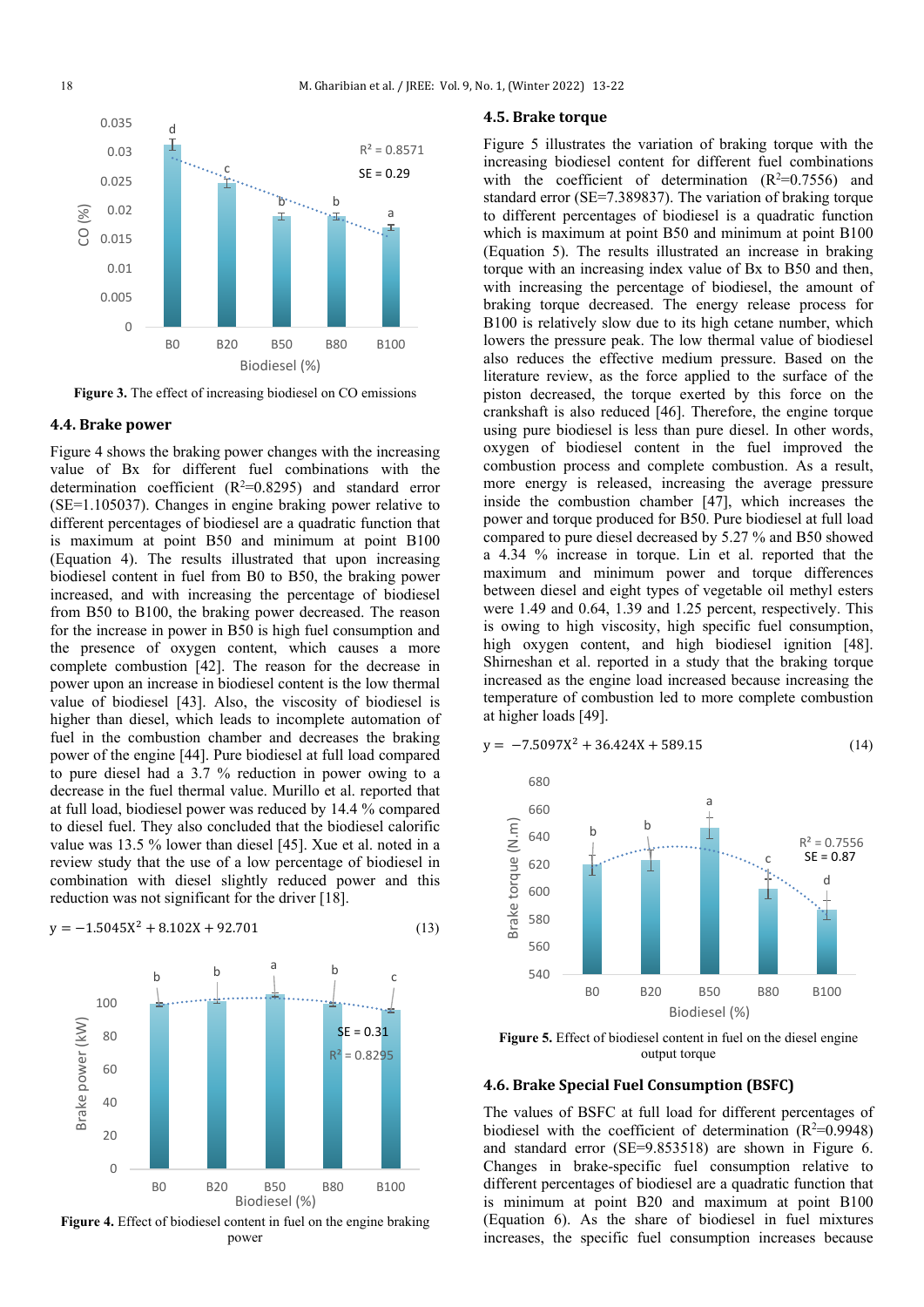biodiesel has a higher density and lower thermal value than B0 [50]. The results of the experiments show that high density cannot compensate for the low thermal value; as a result, by increasing biodiesel content in fuel, to produce the equal power as in pure diesel, it is necessary to use much more fuel per unit time by the engine, or in other words, fuel consumption increases to create the previous power [50]. In addition to these parameters, viscosity, injection pressure, and atomization ratio also have large effects on BSFC [48, 52]. The highest increase in specific brake fuel consumption is related to B100 fuel, which increases fuel consumption by 69.45 % compared to diesel. Also, the greatest reduction in BSFC is related to B20 and B50 fuels, for which due to the high biodiesel content, the braking power is improved and the low thermal value of biodiesel is compensated [47, 53]. In this way, the consumption of special fuel by 2 % is reduced compared to pure diesel and this issue is very important in terms of optimal fuel consumption. Labeckas and Slavinskas claimed that BSFC for biodiesel compounds was higher than B0 and they reported that this increase could result from the thermal value of rapeseed oil, which is about 12.5 % lower than that of diesel [51].

$$
y = 17.359X^2 - 57.958X + 300.79\tag{15}
$$



## **4.7. Brake thermal efficiency**

The braking thermal efficiency of a diesel engine is the efficiency in which the chemical energy of the fuel is converted into useful work [54]. The braking thermal efficiency values of diesel fuels B0, B20, B50, B80 and B100 are shown in Figure 7 with the determination coefficient  $(R<sup>2</sup>=0.8871)$  and standard error (SE=0.773479). Changes in braking thermal efficiency concerning different percentages of biodiesel are a quadratic function that occurs at point B20 with the best braking heat efficiency of the engine at full load and also with minimal braking thermal efficiency at point B100 (Equation 7). Braking thermal efficiency is inversely related to braking specific fuel consumption and fuel thermal value. Thus, the main reason for the reduction in the braking thermal efficiency of B100 fuel compared to other fuel mixtures is higher BSFC and lower HLHV of biodiesel. The results indicated that the BTE of the engine for B20 and B50 fuels is 21.21 % and 7.7 % higher than that for B0, respectively. According to some researchers, the improvement of brake thermal efficiency for these fuels results from more efficient combustion and increased lubrication of these fuel compounds compared to diesel [47, 53]. Shirneshan et al. reported in a study that for all fuel mixtures, upon increasing

load, the braking heat efficiency increased due to the reduction of heat loss and the increase in power generated with increasing load [49]. Buyukkaya also tested rapeseed biodiesel compounds with diesel in the engine and concluded that BTE increased with an increase in the amount of biodiesel in the fuel composition, and the probable reason for the increase in BTE biodiesel at full load was its lubrication and the greater amount of oxygen [37].





**Figure 7.** The effect of increasing biodiesel on braking thermal efficiency

## **4.8. Exhaust gas temperature**

Figure 8 indicates the exhaust temperature changes for pure diesel fuel (B0), mixtures of diesel and biodiesel fuel, and pure biodiesel fuel (B100) with the determination coefficient  $(R<sup>2</sup>=0.994)$  and standard error (SE=11.99893). As biodiesel content in fuel increases, the exhaust gas temperature decreases so that the highest exhaust gas temperature is related to diesel fuel and the lowest temperature is related to B100. Upon increasing biodiesel content, the pressure of the cylinder decreases and as a result, the exhaust gas temperature decreases. The exhaust gas temperature changes with the change in the combustion time delay. Long delays cause combustion delays and as a result, the temperature of the exhaust gases increases [55]. Also, a lower cetane number prolongs the time delay. For this reason, the exhaust gas temperature for B0 fuel is higher than other biodiesel fuel compounds due to its lower cetane number. Aydin and Binder reported that the highest exhaust gas temperatures were observed at 2500 rpm and full load for diesel fuel, which reached 469 °C, while the corresponding values for B20 were 395 °C under the same conditions [44].



**Figure 8.** Effect of increasing biodiesel on exhaust gases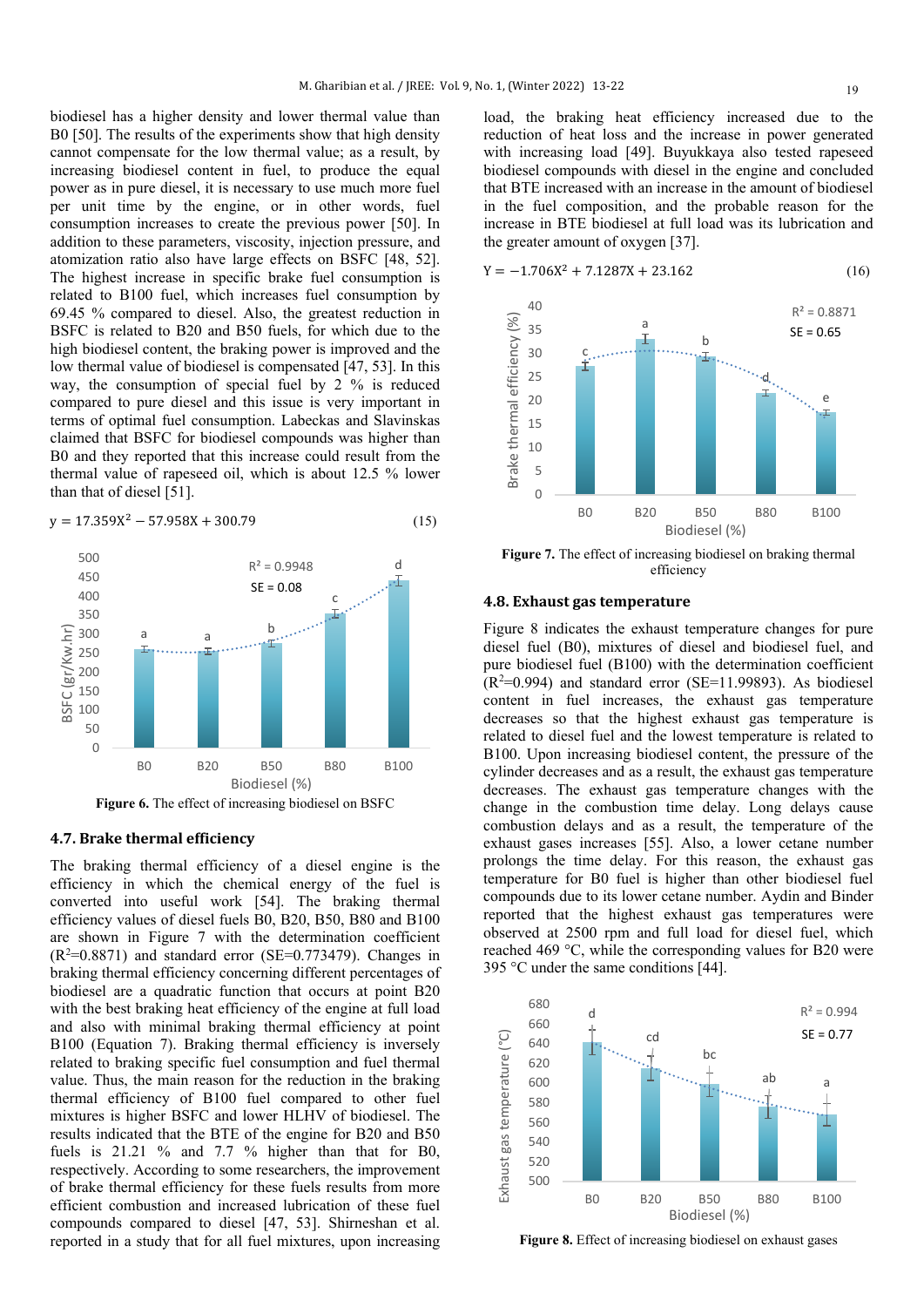## **4.9. Comparison between the proposed combinations of fuels and pure diesel fuel**

To select the most suitable fuel combination from 5 combinations (B0, B20, B50, B80 and B100), a multi-criteria decision method (TOPSIS) was used. According to the steps mentioned in the TOPSIS method, the decision matrix (Table 5), the scaleless matrix (Table 6), the normal weight matrix (Table 7), the PIS and NIS values (Table 8), and the distance from the positive and negative ideal solutions (Table 9) were calculated.

 The final rankings of the five compared fuel combinations (B0, B20, B50, B80, and B100) in this study are shown in Figure 9. The results show that B50 fuel is better than pure diesel fuel and other listed fuel combinations.

|  | <b>Table 5.</b> Decision-making matrix |  |
|--|----------------------------------------|--|
|  |                                        |  |

| <b>Biodiesel blends</b> | Power (kW) | Torque (N.m) | BSFC $(g/kWh)$ | $CO\%$ (vol) | $\overline{\text{NOx (ppm)}}$ | $BTE \%$ (vol) | EGT $(°C)$ |
|-------------------------|------------|--------------|----------------|--------------|-------------------------------|----------------|------------|
| B0                      | 99.63551   | 619.7808     | 260.8026       | 0.03135      | 641.294                       | 27.30035       | 641.749    |
| <b>B20</b>              | 101.5263   | 623.2578     | 255,4732       | 0.0247       | 646.5878                      | 33.09792       | 615.3804   |
| <b>B50</b>              | 105.5298   | 646.6796     | 275.9305       | 0.019        | 673.6998                      | 29.39732       | 598.579    |
| <b>B80</b>              | 99 64799   | 602.2808     | 355.1309       | 0.019        | 701.7747                      | 21.6091        | 575.924    |
| <b>B100</b>             | 95.95      | 587.1        | 441.94         | 0.0171       | 734.35                        | 17.5085        | 568.1      |

| <b>Biodiesel blends</b> | Power (kW) | Torque (N.m) | BSFC $(g/kWh)$ | CO % (vol) | $NOx$ (ppm) | BTE $%$ (vol) | EGT $(°C)$ |
|-------------------------|------------|--------------|----------------|------------|-------------|---------------|------------|
| B <sub>0</sub>          | 0.4433     | 0.4498       | 0.3579         | 0.61396    | 0.4214      | 0.4628        | 0.4778     |
| <b>B20</b>              | 0.4517     | 0.4523       | 0.3506         | 0.4837     | 0.4249      | 0.5611        | 0.4582     |
| <b>B50</b>              | 0.4695     | 0.4693       | 0.3787         | 0.3720     | 0.4427      | 0.4984        | 0.4457     |
| B80                     | 0.4433     | 0.4371       | 0.4874         | 0.3720     | 0.4612      | 0.3663        | 0.4288     |
| B <sub>100</sub>        | 0.4269     | 0.4261       | 0.6065         | 0.3348     | 0.4826      | 0.2968        | 0.4230     |

#### **Table 7.** The weighted dimensionless decision matrix

| <b>Biodiesel blends</b> | Power (kW) | Torque (N.m) | BSPC(g/kWh) | CO % (vol) | $\overline{\text{NOx (ppm)}}$ | $BTE \%$ (vol) | EGT $(°C)$ |
|-------------------------|------------|--------------|-------------|------------|-------------------------------|----------------|------------|
| B <sub>0</sub>          | 0.0071     | 0.00751      | 0.1071      | 0.1988     | 0.0109                        | 0.1370         | 0.0105     |
| <b>B20</b>              | 0.0072     | 0.0075       | 0.1049      | 0.1566     | 0.0110                        | 0.1661         | 0.0101     |
| <b>B50</b>              | 0.0075     | 0.0078       | 0.1133      | 0.1204     | 0.0114                        | 0.1475         | 0.0098     |
| <b>B80</b>              | 0.0071     | 0.0073       | 0.1459      | 0.1204     | 0.0119                        | 0.1084         | 0.0094     |
| <b>B100</b>             | 0.0068     | 0.0071       | 0.1816      | 0.1084     | 0.0125                        | 0.0878         | 0.0093     |

#### **Table 8.** PIS and NIS values for each dependent variable of five fuel types

|     | Power (kW) | Toraue (N.m) | BSPC(g/kWh) | $CO\%$ (vol) | $NOX$ (ppm) | BTE % (vol) | EGT $(°C)$ |
|-----|------------|--------------|-------------|--------------|-------------|-------------|------------|
| PIS | 0.0075     | 0.0078       | 0.1049      | 0.1204       | 0.0109      | 0.1661      | 0.0094     |
| NIS | 0.0071     | 0.0073       | 0.1459      | 0.1988       | 0.0119      | 0.1084      | 0.0105     |

| <b>Biodiesel blends</b> | D+     | D-     |
|-------------------------|--------|--------|
| B0                      | 0.0835 | 0.0481 |
| <b>B20</b>              | 0.0361 | 0.0823 |
| <b>B50</b>              | 0.0203 | 0.0933 |
| <b>B80</b>              | 0.0707 | 0.0783 |
| <b>B100</b>             | 0.1101 | 0.0993 |



**Figure 9.** Final ranking of five fuel combinations (B0, B20, B50, B80 and B100)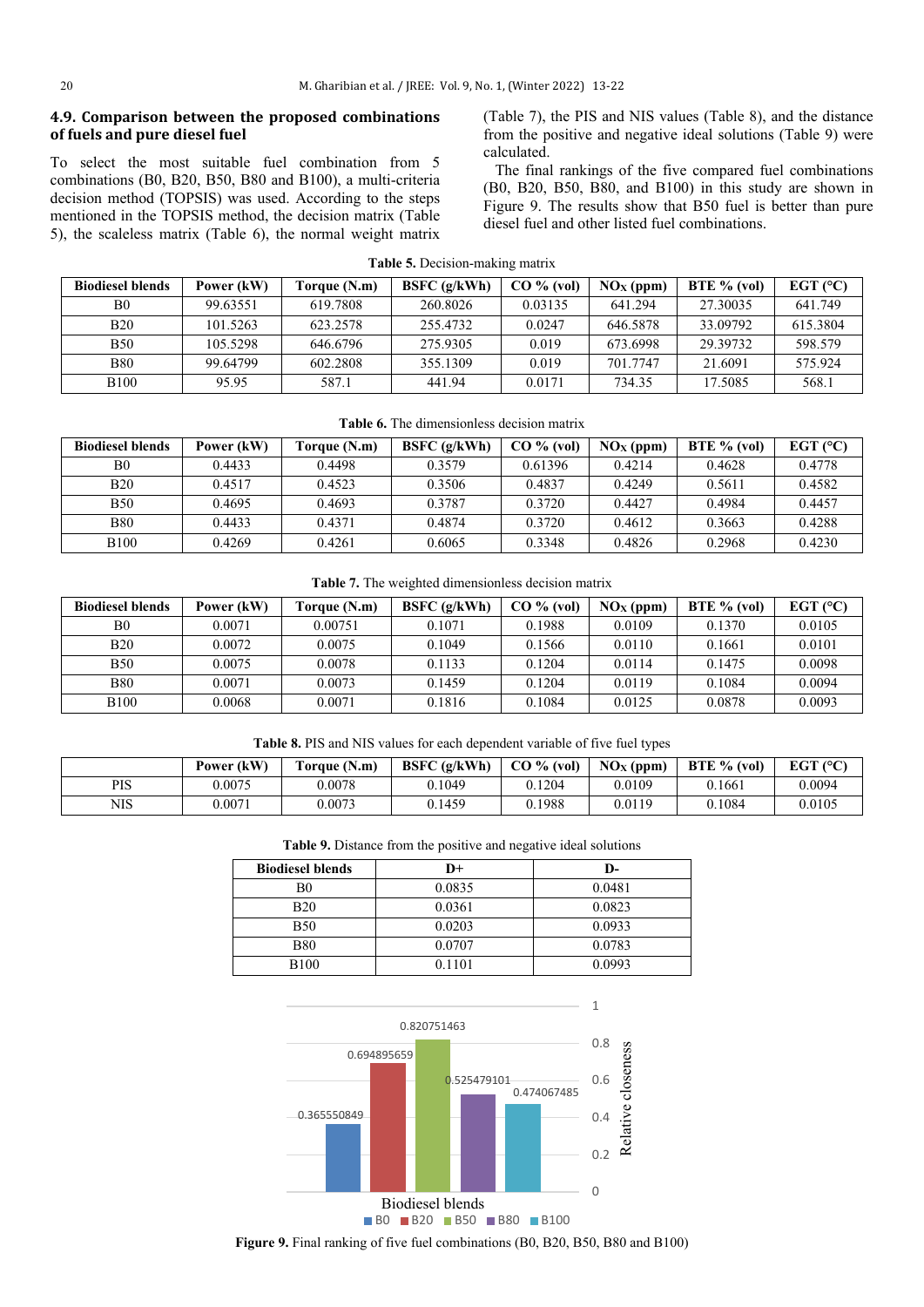## **5. CONCLUSIONS**

Despite many types of research in the field of performance parameters and pollution of biodiesel fuel combustion engine, no research has been done so far on the parameters of biodiesel engine of safflower oil with transesterification reaction with the help of hydrodynamic cavitation reactor. According to the experiments conducted in this study, the efficiency of biodiesel produced by a hydrodynamic cavitation reactor was higher than that by conventional and ultrasonic reactors. After biodiesel production, performance characteristics and pollution of different percentages in combination with diesel fuel in the diesel generator engine were studied at the laboratory. The results showed that upon increasing the percentage of biodiesel in the fuel composition, the emission of nitrogen oxides increased due to the high combustion temperature and the emission of carbon monoxide decreased due to the high oxygen content of biodiesel compared to diesel fuel. Following an increase in the volume percentage of biodiesel to 50 % in the combination of fuel, braking power and braking torque increased and, then, decreased due to high fuel consumption and the presence of oxygen content in biodiesel. With the increase in the percentage of biodiesel fuel in fuel mixtures, the consumption of special brake fuels had an upward trend due to the high density and low calorific value of biodiesel. Also, braking thermal efficiency was inversely related to braking specific fuel consumption and fuel calorific value. Exhaust gas temperature decreased by increasing the percentage of biodiesel in the fuel mixture due to the reduction of cylinder pressure and ignition time delay. By using TOPSIS, the comparison between the proposed fuel compositions and the pure diesel fuel demonstrated that the fuel mixtures containing 20 % and 50 % biodiesel in terms of performance characteristics and pollution could be identified as potentially confirmed alternatives for use in diesel generators.

## **6. ACKNOWLEDGEMENT**

The authors are grateful to the Research Council of Shahrekord University for their financial support for conducting this study (grant No.: 96GRN1M1796).

#### **REFERENCES**

- 1. Caliskan, H., "Environmental and enviroeconomic researches on diesel engines with diesel and biodiesel fuels", *Journal of Cleaner Production*, Vol. 154, (2017), 125-129. *Production*, [\(https://doi.org/10.1016/j.jclepro.2017.03.168\)](https://doi.org/10.1016/j.jclepro.2017.03.168).
- 2. Brennan, L. and Owende, P., "Biofuels from microalgae-A review of technologies for production, processing, and extractions of biofuels and co-products", *Renewable and Sustainable Energy Reviews*, Vol. 14, No. 2, (2010), 557-577. [\(https://doi.org/10.1016/j.rser.2009.10.009\)](https://doi.org/10.1016/j.rser.2009.10.009).
- 3. Demirbas, A., "Biodiesel for future transportation energy needs", *Energy Sources*, Vol. 32, No. 16, (2010), 1490-1508. [\(https://doi.org/10.1080/15567030903078335\)](https://doi.org/10.1080/15567030903078335).
- 4. Demirbas, A., "Progress and recent trends in biodiesel fuels", *Energy Conversion and Management*, Vol. 50, No. 1, (2009), 14-34. [\(https://doi.org/10.1016/j.enconman.2008.09.001\)](https://doi.org/10.1016/j.enconman.2008.09.001).
- 5. Aransiola, E.F., Ojumu, T.V., Oyekola, O., Madzimbamuto, T. and Ikhu-Omoregbe, D., "A review of current technology for biodiesel production: State of the art", *Biomass and Bioenergy*, Vol. 61, (2014), 276-297. [\(https://doi.org/10.1016/j.biombioe.2013.11.014\)](https://doi.org/10.1016/j.biombioe.2013.11.014).
- 6. Makareviciene, V., Skorupskaite, V., Levisauskas, D., Andruleviciute, V. and Kazancev, K., "The optimization of biodiesel fuel production from microalgae oil using response surface methodology", *International Journal of Green Energy*, Vol. 11, No. 5, (2014), 527- 541. [\(https://doi.org/10.1080/15435075.2013.777911\)](https://doi.org/10.1080/15435075.2013.777911).
- 7. Shahid, E.M. and Jamal, Y., "Production of biodiesel: A technical review", *Renewable and Sustainable Energy Reviews*, Vol. 19, No. 9, (2011), 4732-4745. [\(https://doi.org/10.1016/j.rser.2011.07.079\)](https://doi.org/10.1016/j.rser.2011.07.079).
- 8. Atadashi, I., Aroua, M.K,. Aziz, A.A. and [Sulaiman,](https://www.sciencedirect.com/science/article/abs/pii/S1364032112001578#!) N.M.N., "Production of biodiesel using high free fatty acid feedstocks", *Renewable and Sustainable Energy Reviews*, Vol. 16, No. 5, (2012), 3275-3285. [\(https://doi.org/10.1016/j.rser.2012.02.063\)](https://doi.org/10.1016/j.rser.2012.02.063).
- 9. Ito, T., Sakurai, Y., Kakuta, Y., [Sugano,](https://www.sciencedirect.com/science/article/pii/S0378382011003511#!) M. and [Hirano,](https://www.sciencedirect.com/science/article/pii/S0378382011003511#!) K., "Biodiesel production from waste animal fats using pyrolysis method", *Fuel Processing Technology*, Vol. 94, No. 1, (2012), 47-52. [\(https://doi.org/10.1016/j.fuproc.2011.10.004\)](https://doi.org/10.1016/j.fuproc.2011.10.004).
- 10. Rashtizadeh, E., Farzaneh, F. and Ghandi, M., "A comparative study of KOH loaded on double aluminosilicate layers, microporous and mesoporous materials as catalyst for biodiesel production via transesterification of soybean oil", *Fuel*, Vol. 89, No. 11, (2010), 3393- 3398. [\(https://doi.org/10.1016/j.fuel.2010.05.039\)](https://doi.org/10.1016/j.fuel.2010.05.039).
- 11. Abbaszaadeh, A., Ghobadian, B., Omidkhah, M.R. and [Najafi,](https://www.sciencedirect.com/science/article/abs/pii/S0196890412001185#!) G., "Current biodiesel production technologies: A comparative review", *Energy Conversion and Management*, Vol. 63, (2012), 138-148. [\(https://doi.org/10.1016/j.enconman.2012.02.027\)](https://doi.org/10.1016/j.enconman.2012.02.027).
- 12. Saifuddin, N., Samiuddin, A. and Kumaran, P., "A review on processing technology for biodiesel production", *Trends in Applied Sciences Research*, Vol. 10, No. 1, (2015), 1. [\(https://doi.org/10.3923/tasr.2015.1.37\)](https://dx.doi.org/10.3923/tasr.2015.1.37).
- 13. Lin, L., Cunshan, Z., Vittayapadung, S., [Shen,](https://www.sciencedirect.com/science/article/abs/pii/S0306261910003946#!) X. and [Dong,](https://www.sciencedirect.com/science/article/abs/pii/S0306261910003946#!) M., "Opportunities and challenges for biodiesel fuel", *Applied Energy*, Vol. 88, No. 4, (2011), 1020-1031. [\(https://doi.org/10.1016/j.apenergy.2010.09.029\)](https://doi.org/10.1016/j.apenergy.2010.09.029).
- 14. Qiu, Z., Zhao, L. and Weatherley, L., "Process intensification technologies in continuous biodiesel production", *Chemical Engineering and Processing: Process Intensification*, Vol. 49, No. 4, (2010), 323-330. [\(https://doi.org/10.1016/j.cep.2010.03.005\)](https://doi.org/10.1016/j.cep.2010.03.005).
- 15. Hosseinzadeh Samani, B., Behruzian, M., Najafi, G., [Fayyazi,](https://www.sciencedirect.com/science/article/pii/S0016236120318172#!) E., [Ghobadian,](https://www.sciencedirect.com/science/article/pii/S0016236120318172#!) B., Behruzian, A., [Mofijur,](https://www.sciencedirect.com/science/article/pii/S0016236120318172#!) M., [Mazlan,](https://www.sciencedirect.com/science/article/pii/S0016236120318172#!) M. and [Yue,](https://www.sciencedirect.com/science/article/pii/S0016236120318172#!) J., "The rotor-stator type hydrodynamic cavitation reactor approach for enhanced biodiesel fuel production", *Fuel*, Vol. 283, (2021), 118821. [\(https://doi.org/10.1016/j.fuel.2020.118821\)](https://doi.org/10.1016/j.fuel.2020.118821).
- 16. Ji, J., Wang, J., Li, Y., [Yu,](https://www.sciencedirect.com/science/article/abs/pii/S0041624X06000503#!) Y. and [Xu,](https://www.sciencedirect.com/science/article/abs/pii/S0041624X06000503#!) Z., "Preparation of biodiesel with the help of ultrasonic and hydrodynamic cavitation", *Ultrasonics*, Vol. 44, (2006), e411-e414. [\(https://doi.org/10.1016/j.ultras.2006.05.020\)](https://doi.org/10.1016/j.ultras.2006.05.020).
- 17. Raheman, H. and Ghadge, S., "Performance of diesel engine with biodiesel at varying compression ratio and ignition timing", *Fuel*, Vol. 87, No. 12, (2008), 2659-2666. [\(https://doi.org/10.1016/j.fuel.2008.03.006\)](https://doi.org/10.1016/j.fuel.2008.03.006).
- 18. Xue, J., Grift, T.E. and Hansen, A.C., "Effect of biodiesel on engine performances and emissions", *Renewable and Sustainable Energy Reviews*, Vol. 15, No. 2, (2011), 1098-1116. [\(https://doi.org/10.1016/j.rser.2010.11.016\)](https://doi.org/10.1016/j.rser.2010.11.016).
- 19. Pal, A., [Verma,](https://www.sciencedirect.com/science/article/abs/pii/S0960148109003498#!) A., [Kachhwaha,](https://www.sciencedirect.com/science/article/abs/pii/S0960148109003498#!) S.S. and [Maji,](https://www.sciencedirect.com/science/article/abs/pii/S0960148109003498#!) S., "Biodiesel production through hydrodynamic cavitation and performance testing", *Renewable Energy*, Vol. 35, No. 3, (2010), 619-624. [\(https://doi.org/10.1016/j.renene.2009.08.027\)](https://doi.org/10.1016/j.renene.2009.08.027).
- 20. Abed, K., Gad, M., El Morsi, A., [Sayed,](https://www.sciencedirect.com/science/article/pii/S1110062119300224#!) M. and [AbuElyazeed,](https://www.sciencedirect.com/science/article/pii/S1110062119300224#!) S., "Effect of biodiesel fuels on diesel engine emissions", *Egyptian Journal of Petroleum*, Vol. 28, No. 2, (2019), 183-188. [\(https://doi.org/10.1016/j.ejpe.2019.03.001\)](https://doi.org/10.1016/j.ejpe.2019.03.001).
- 21. Nedayali, A. and Shirneshan, A.R., "Experimental study of the effects of biodiesel on the performance of a diesel power generator", *Energy & Friedmannent* Vol. 27. No. 5, (2016), 553-565. *Environment*, Vol. 27, No. 5, (2016), 553-565. [\(https://doi.org/10.1177/0958305X15627550\)](https://doi.org/10.1177/0958305X15627550).
- 22. Duz, M.Z., Saydut, A. and Ozturk, G., "Alkali catalyzed transesterification of safflower seed oil assisted by microwave irradiation", *Fuel Processing Technology*, Vol. 92, No. 3, (2011), 308- 313. [\(https://doi.org/10.1016/j.fuproc.2010.09.020\)](https://doi.org/10.1016/j.fuproc.2010.09.020).
- 23. Gogate, P.R., Tayal, R.K. and Pandit, A.B., "Cavitation: A technology on the horizon", *Current Science*, Vol. 91, (2006), 35-46. (<https://www.jstor.org/stable/24094173?seq=1>).
- 24. Tabatabaei, M., Aghbashlo, M., Dehhaghi, M., [Shariat Panahi,](https://www.sciencedirect.com/science/article/abs/pii/S0360128519300206#!) H., [Molla Hosseini,](https://www.sciencedirect.com/science/article/abs/pii/S0360128519300206#!) A., [Hosseini,](https://www.sciencedirect.com/science/article/abs/pii/S0360128519300206#!) M. and [Soufiyan,](https://www.sciencedirect.com/science/article/abs/pii/S0360128519300206#!) M., "Reactor technologies for biodiesel production and processing: A review", *Progress in Energy and Combustion Science*, Vol. 74, (2019), 239- 303. [\(https://doi.org/10.1016/j.pecs.2019.06.001\).](https://doi.org/10.1016/j.pecs.2019.06.001)
- 25. Tahvildari, K. and Amani, M., "Preparation of biodiesel from saffllower oil and study of ITS 20 % mixure whit diesel fuel", *Applide Researches*